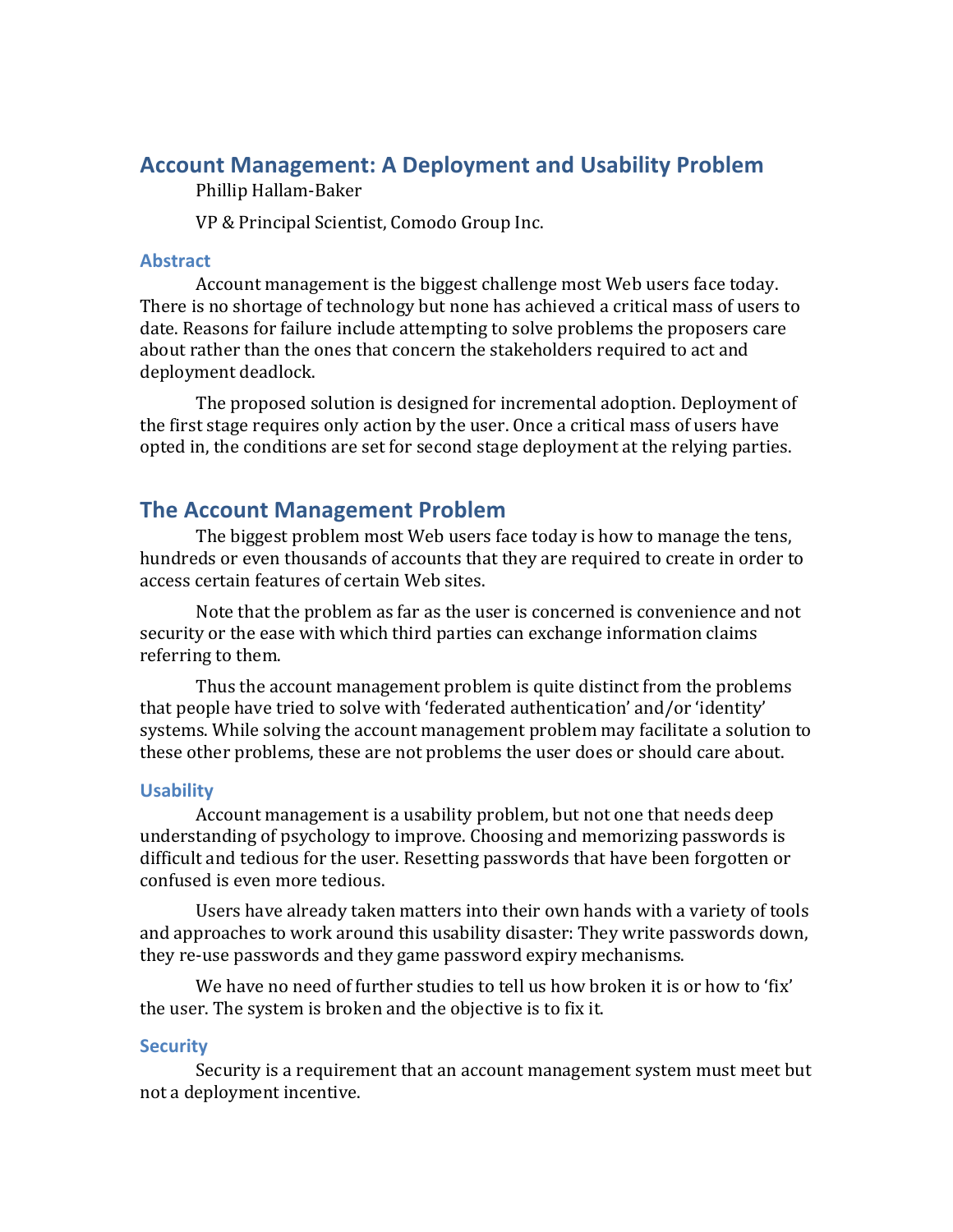Security is management of risk to assets. Attempting to change user behavior in relation to password management is difficult because the users are asked to invest their time and effort to protect assets that almost invariably belong to another party.

I have well over a hundred accounts at various Web sites dedicated to news and various interests. Each and every one of those accounts has the same password and where possible, the same username. The content I am being asked to protect is not mine and I see no reason why I should take effort to protect it.

#### **Deployment**

The state of account management has been known to be unsatisfactory for decades. Many technical solutions have been proposed, many of which provide vastly improved usability. Yet the problem persists.

The main reason is *deployment deadlock*. Web sites are designed to support at least 95% of Web users and are thus limited to the capability of their browsers. Browser providers are unwilling to support new features that can only be used after a ten year deployment cycle has completed. Users are unwilling to adopt new technologies that would limit their access to their valuable web resources to a small number of machines with the correct browser.

## **Deployment Incentives**

While standards activities can sometimes resolve a deployment deadlock, the account management problem has proved particularly resistant. In order to resolve the deadlock it is necessary to carefully asses the deployment incentives for each party involved and demonstrate that whenever a stakeholder is required to take an action that they have a deployment incentive to do so.

#### **User**

The user is looking to simplify their use of the Internet and Web. They want to be able to connect to Web sites with minimal hassle while controlling the amount of information they disclose in the process.

The only action that can be expected of a user is that they deploy or upgrade an application on at least one of their devices.

#### **Relying Party**

Almost all Web sites and other relying parties are looking to improve the user experience they proved. Some relying parties are also interested in reducing the risk of impersonation.

Relying parties are not necessarily expected to operate their own infrastructure or to be able to publish particular DNS records, deploy DNSSEC or acquire an SSL certificate. Their infrastructure is however expected to be capable of supporting DNS clients that make use of new DNS records.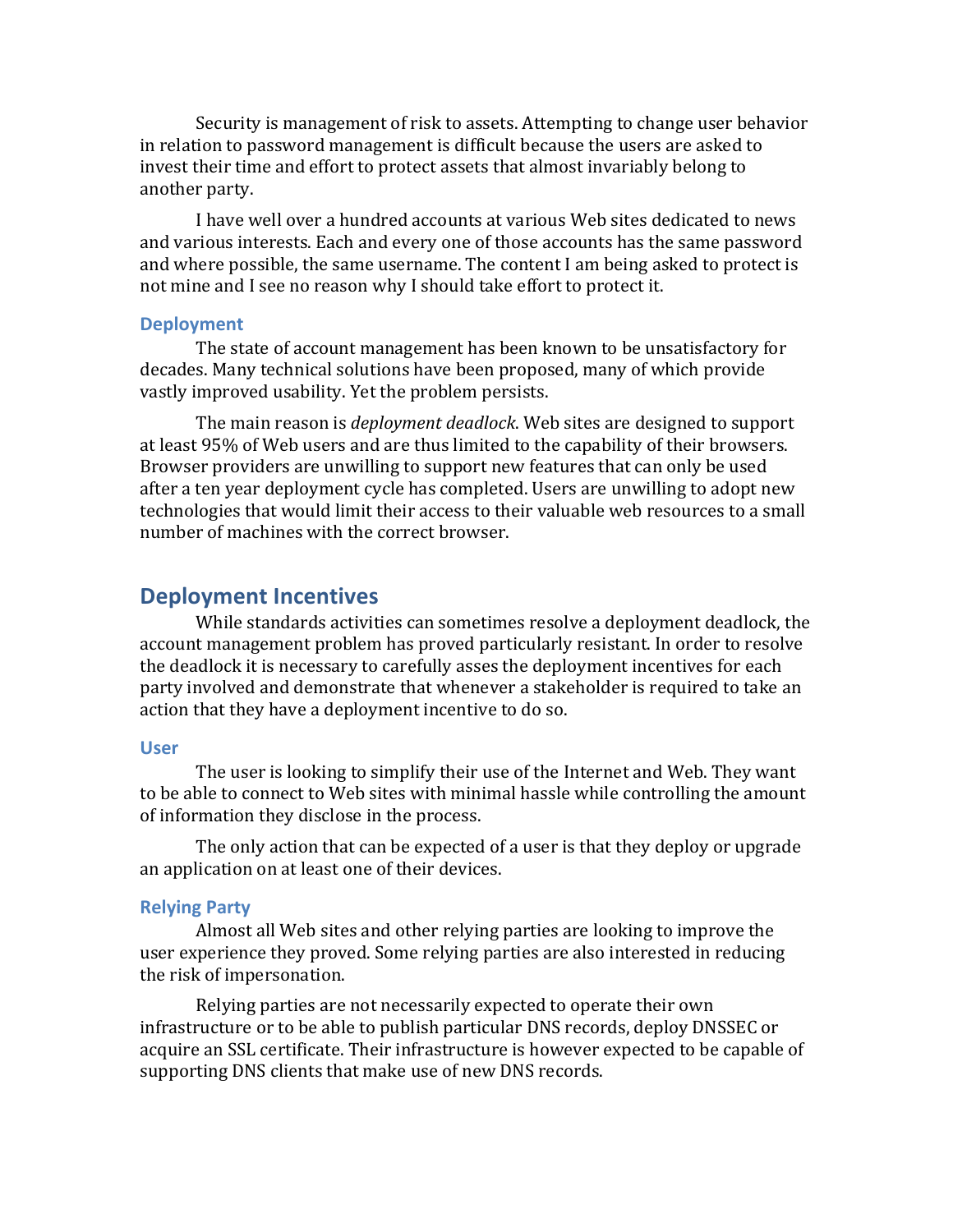#### **Account Manager**

In this proposal, account management is delegated to an 'account manager' service hosted in the cloud. The account manager is chosen by the user and is answerable to the user alone.

Many forms of account management are possible but in the ideal case an end user would have their own personal DNS domain name (e.g. hallambaker.com) and the account manager service would be provided together with Mail, Messaging and other value added services.

Unlike in other proposals, the task of account management is considered to be an important one requiring a certain degree of competence and technological capability. Thus it is expected that an account manager can correctly configure a DNS system using new resource record types and deploy some form of domain level validation (DNSSEC and/or SSL certificate) if enhanced security is to be provided.

## **Proposal**

The proposal is developed in stages such that the initial stages build out the infrastructure necessary to support the subsequent parts.

The chief technical challenge is not devising a protocol proposal. Rather it is to select which existing technology to co-opt (e.g. SAML, Kerberos), that which may be usefully accommodated and that which to decline with prejudice.

Since the primary problems identified are usability and deployment the problem of technical implementation is taken as read. There is insufficient space here to give a full account.

Likewise the problem of privacy in authentication systems is as complex as it is consequential and does not lend itself to a compact discussion of the issues.

#### **Account'Identifier**

Accounts are identified by means of a Uniform Account Identifier (UAI) minimally consisting of an account component and DNS domain component.

For user interface purposes the UAI is always rendered in RFC822 format, that is *username@domain*. For example phill@hallambaker.com.

For internal purposes where a URI form is required, a UAI is rendered in the form uai:*domain:username* for example uai:hallambaker.com:username.

While a UAI has the form of an email or messaging address it is not necessarily an email or messaging address and in the case that it is, it is not necessarily the user's preferred email address or one that the user reads. Nor is it a requirement that an individual user have only one UAI. On the contrary, they may have separate accounts for acting in separate roles, as an employee of a company, as a student at a university, as a private individual.

The account manager service for a UAI is discovered by performing DNS extended service discovery on the domain component.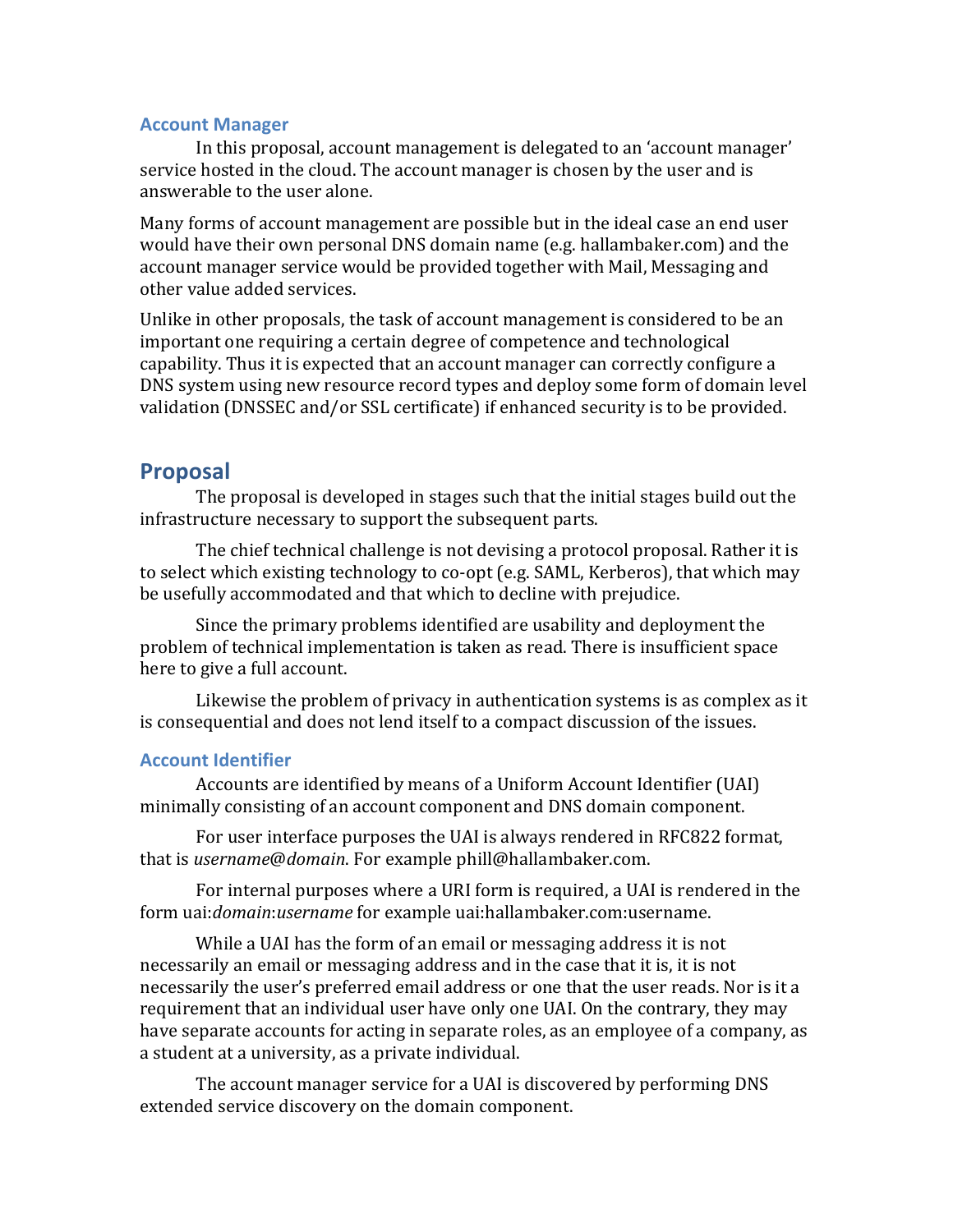#### Level One: Account Management in the Cloud

Web browsers have supported password storage mechanisms since the earliest days of the Web. Furthermost, browsers also support storage of cookies used to persist site specific authentication credentials.

Moving this browser function into the cloud via a Web Service is an obvious development and several browser extensions are available to achieve this. There is thus a need for an open, interoperable standard to support this mechanism so that users can share their passwords across devices and browsers.

Such a mechanism should have minimal impact on the user. Once activated the mechanism would ask the user if they want to store their passwords in the cloud rather than the local machine. If the answer is yes the browser will do as directed until told to stop. The only impact on the user experience is that from this point on they will have access to all their accounts from any machine.

If the user wishes to access an account from a machine that does not support the protocol they can surf to the account manager site and find the password there.

While this approach introduces a middleman who may defect it is vastly superior to the current situation where users are forced to share their passwords across sites in order to ensure the ability to access them from multiple machines.

As far as the user is concerned, this approach has no security considerations whatsoever. If they don't trust their middleman with their bank login details, they don't sign that site up for the service. If the relying party has a problem with the security of the scheme they have a strong motivation to deploy the enhanced authentication capability described in phase two.

## **Level Two: Enabled Relying Party**

The relying party can improve the user experience for site visitors and improve the security of account management by installing appropriate server extensions.

Most Web sites that employ accounts would prefer to make it as easy as possible for people to register for an account. Much of the difficulty of registration can be avoided if there is an infrastructure that allows a supporting Web browser to inform sites that the user has an account with a federated account manager and thus initiate a sequence that allows the user the option of automating as much of the process as they desire.

One of the key security concerns in any scheme involving a middleman is what will happen if the middleman either defects or is compromised. Another is the risk that the user's own computer is compromised. There is no shortage of unencumbered solutions to these problems. The difficulty in deployment has been caused by the lack of a suitable infrastructure in which they can be applied.

The cryptography required to implement this protocol is quite straightforward and unencumbered. The key observation being that a MAC is a perfectly adequate basis for authentication (as in HTTP DIGEST) provided that the